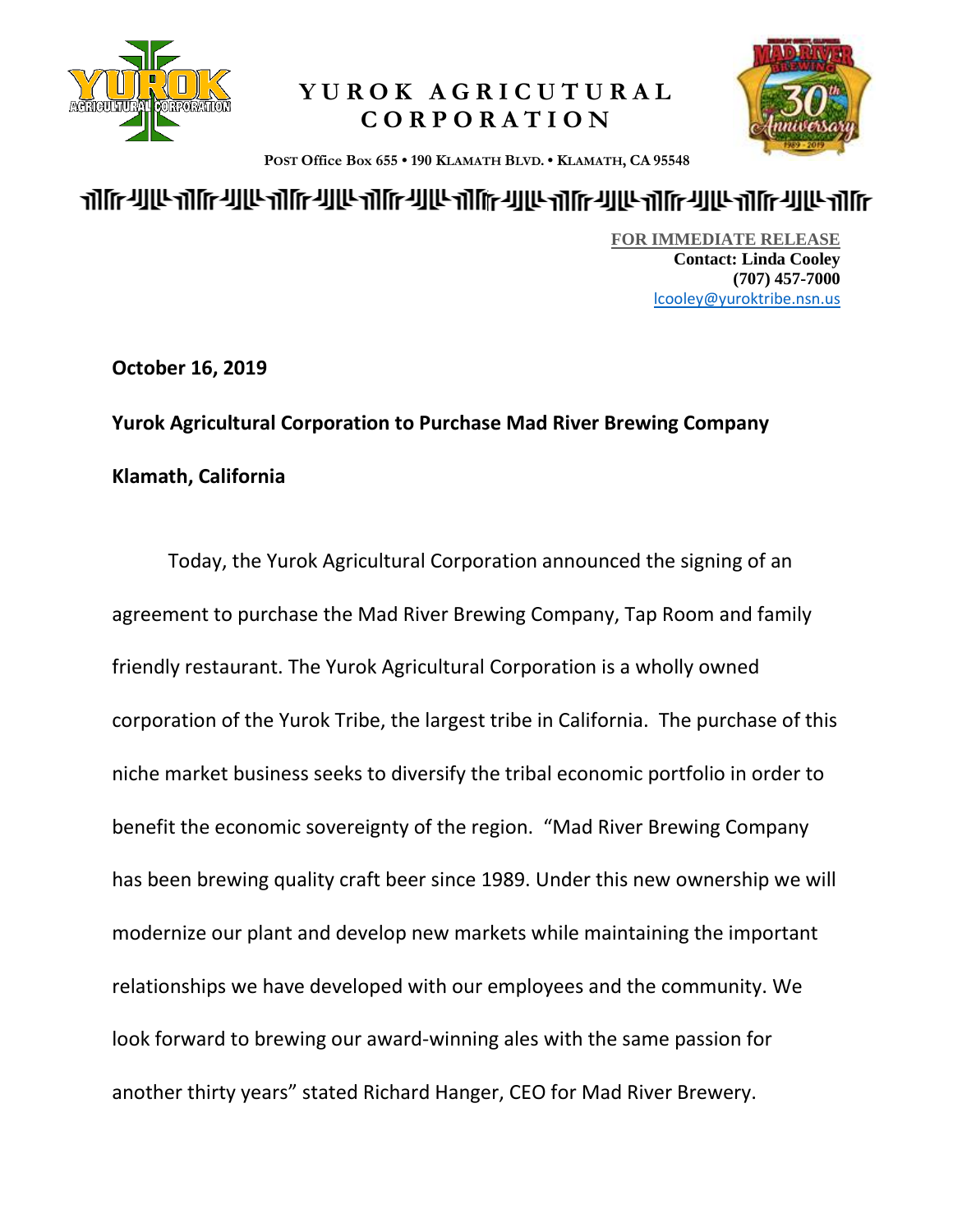Mad River's flagship, Steelhead Extra Pale Ale and their other awardwinning brews have become renowned nationwide for their unique flavor profile and consistent quality through dedication to the breweries mission, "to produce the highest quality craft beer possible". Mad River announced no delay in production and normal business for the restaurant, tap room and distribution.

"We intend to lead the way for Tribal enterprises who also share the passion for craft beer and exercise our economic sovereignty in this purchase of this dynamic business" said Tuekwe George, CEO, Yurok Agricultural Corporation.

"Mad River Brewery's story and mission is exactly what we have been looking for in a business. Practicing the most traditional brewing methods for almost three decades, giving you the Northern California experience every time you raise your glass. We intend to expand this tremendous brand, lead with quality and share with the world." added Frankie Myers, President, Yurok Agricultural Corporation.

The Yurok Agricultural Corporation considered Mad River Brewing Company's environmentally friendly record in waste reduction , including the win of 7 Waste Reduction Awards Program honored by the California [Integrated](https://en.m.wikipedia.org/wiki/California_Integrated_Waste_Management_Board) Waste [Management](https://en.m.wikipedia.org/wiki/California_Integrated_Waste_Management_Board) Board. Mad River Brewing Company reports a waste reduction rate of 98 percent with much of the organic waste, ten tons of spent